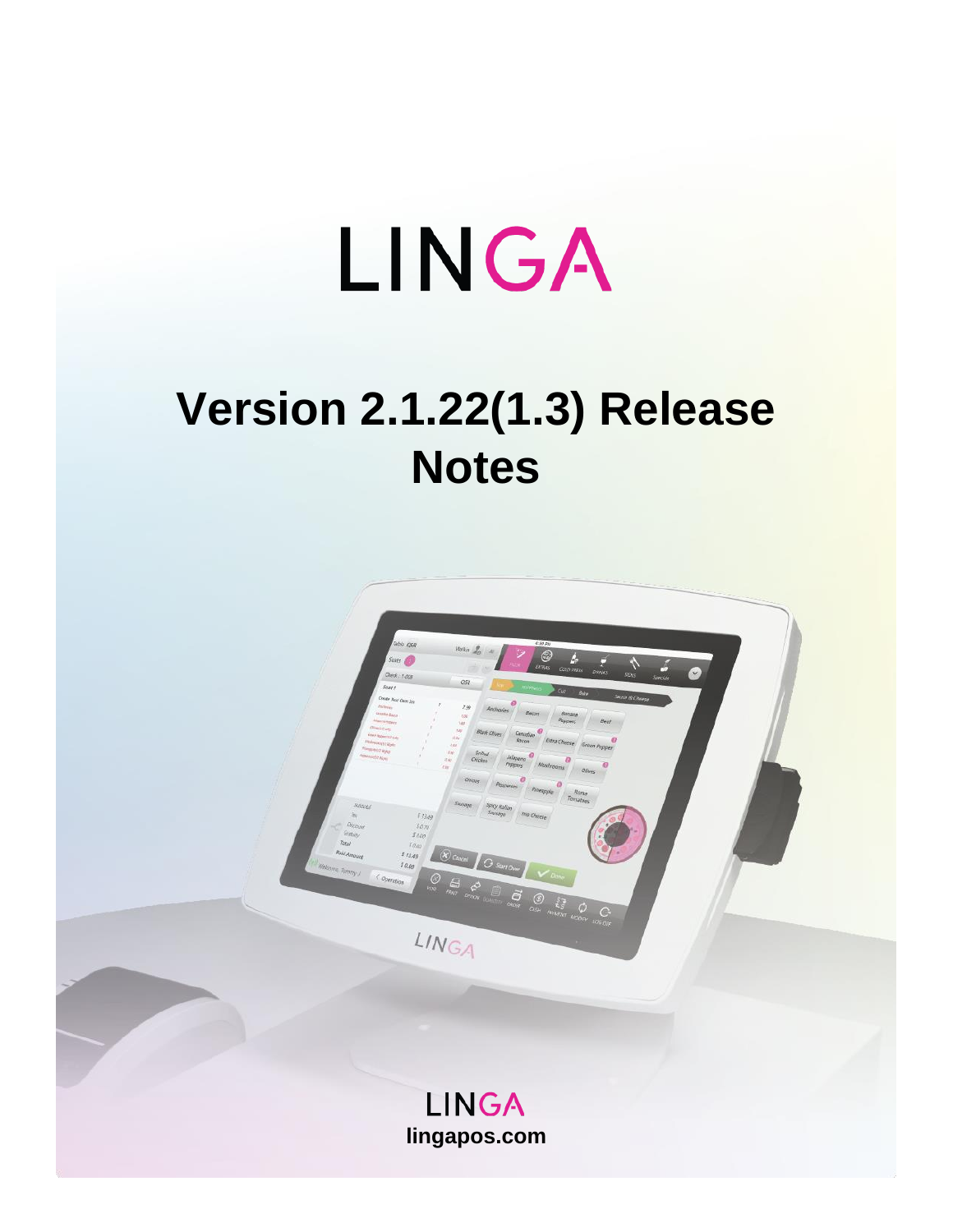

### **Version 2.1.22(1.3) Release Notes**

**Release Date: 4/28/2020**

**Release Version: 2.1.22(1.3)**

### **Enhancements:**

- **Delivery Notes are Printed on the Receipt Print Out**
	- − The delivery notes are now added to the receipt print as well as in the delivery print for driver
- **Covers on sales recap report**
	- − In sale recap report settings, there is now an option called *Cover*
	- − In the restaurant industry, the term *Cover* refers to a diner who eats or a meal that is served
	- − To record the sales count of an individual category/subcategory/menu item *Cover* should be used
	- − *Cover* is the count of the specific menu items that are used on that business date
	- − Implementation
		- Navigate to **Settings** in the Back Office
		- Then to **Sales Recap Report Settings**
		- Next you will see the option *Cover*
		- You can choose to **enable** this option by turning the **toggle on**
		- Once enabled you will see a new **Level** with a default option of *Category*
		- **EXP** Select a **Category or Sub Category** from the Dropdown menu
		- **EXP** Then Select a *Specific Category or Sub Category* from the *coinciding dropdown menu*
		- **Screenshot of the** *Covers* **Feature**:

| <b>SaleRecap Report Settings</b> |                          |
|----------------------------------|--------------------------|
| Guest/Checks <sup>©</sup>        |                          |
| O<br>Cover                       |                          |
| Level                            | <b>Choose Category</b>   |
| v<br>Category                    | Select some options<br>۷ |
|                                  | <b>Sweets</b>            |
|                                  | <b>HoT Drinks</b>        |
|                                  | Cold Items               |
|                                  | Sandwhiches              |
| صاف                              |                          |

- − Cover Calculation
	- In Sale recap report settings, the user sets the category "Salad" as *Cover* 
		- Scenario 1:
			- 1 Caesar salad is sold then *Cover* count is 1
		- Scenario 2:
			- 1 Caesar salad and 1Coke is sold then *Cover* count is 1
		- Scenario 3: 1 Caesar salad, and 1Garden Salad and 1Coke are sold then *Cover* count is 2
		- Total *Cover* count = 4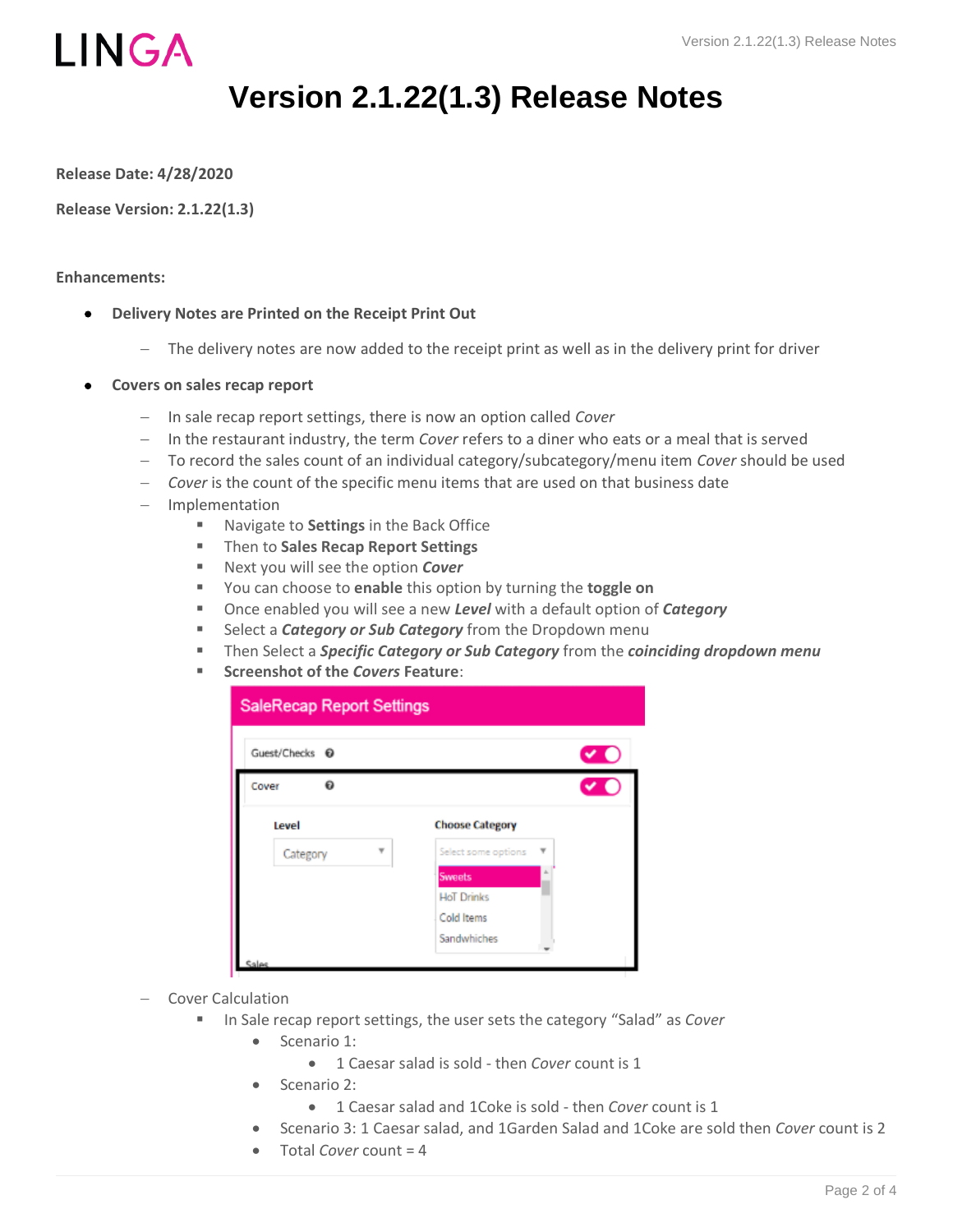## LING

### − Sales Recap Report View

| <b>IE Department Sale</b> | 图 Category Sale | 體 Sub Category sale                               | <b>III</b> Menu Item Sale |          | <b>B</b> Modifier Sale | <b>E</b> Hourly Sale    | <b>Daily Sale</b>  |
|---------------------------|-----------------|---------------------------------------------------|---------------------------|----------|------------------------|-------------------------|--------------------|
|                           |                 |                                                   |                           |          |                        |                         |                    |
| Sale recap Type           |                 |                                                   |                           | Employee |                        |                         | <b>Report Type</b> |
|                           | Non close sales |                                                   | $\overline{\mathbf{v}}$   | All      |                        | $\overline{\mathbf{v}}$ | Select an Option   |
|                           |                 |                                                   |                           |          |                        |                         |                    |
|                           |                 |                                                   |                           |          |                        |                         |                    |
|                           |                 | Date: 18-Feb-2020 02:15 PM - 19-Feb-2020 11:27 AM |                           |          |                        |                         |                    |
|                           |                 |                                                   |                           |          |                        |                         |                    |
|                           |                 |                                                   | <b>CHECK STATS</b>        |          |                        |                         |                    |
| <b>Check Count</b>        |                 |                                                   |                           |          |                        |                         | 3                  |
| <b>Guest Count</b>        |                 |                                                   |                           |          |                        |                         | 3                  |
| Covers                    |                 |                                                   |                           |          |                        |                         | 5                  |

### • **Menu Item Sale report Enhancement**

▪

- − User will be able to view the item name for an open item
- − A "jump link" will now be provided for the menu items as well as the open items

Sale Amount \$ 2 Quantity 2 Tax \$ 2 Discount \$ 2 Sof Sale

- − Changes to the Back Office
	- Navigate to Reports in the Back Office
	- Then Click the Menu Item Sale Report
	- Run the necessary report
	- Click on a Menu Item name in the report to be taken to that Menu Item
	- Screenshot of the "jump link" items

#### Export as excel | A Export as PDF | A Export as CSV

| <b>Name</b>          | Sale Amount \$ | Quantity       | Tax \$ | Discount \$ | % of Sale |
|----------------------|----------------|----------------|--------|-------------|-----------|
| Tulip                | 9.20           | $\overline{2}$ | 0.80   | 0.00        | 0.08      |
| Melt                 | 8.28           |                | 0.72   | 0.00        | 0.07      |
| Weck                 | 46.86          | 6              | 4.14   | 21.00       | 0.40      |
| Pretzzel             | 22.06          | $\overline{2}$ | 1.94   | 8.00        | 0.19      |
| 4 Pack Deposit       | 20.40          | 102            | 0.00   | 0.00        | 0.17      |
| 4 Roses Bourbourn    | 58.06          | <b>T</b>       | 5.05   | 5.64        | 0.49      |
| <b>Flat Bread</b>    | 18.40          | 5              | 1.60   | 0.00        | 0.16      |
| <b>IOPEN ITEM(S)</b> | 24.90          | 83             | 0.00   | 0.00        | 0.21      |
| Army Tee             | 50.55          | 5              | 4.45   | 0.00        | 0.43      |

#### • **Business Date on sale recap report**

- − A new option of *Beginning* and *End* time of Date fields are now viewable in the Sale Recap Report
- − The *From* time should show the *Fist clock-in/First Sale time* based on the time period scenarios.
- − The *End* time should show the *Current time/Close day time*

**Note: If the Close of Day is Not Performed then the current time will be shown in the** *END* **time slot.**

| Sale recap Type                                                                                   |                         | Employee                         | Report Type                           |                           |                                      |                       |
|---------------------------------------------------------------------------------------------------|-------------------------|----------------------------------|---------------------------------------|---------------------------|--------------------------------------|-----------------------|
| Non Close Day Sales                                                                               | $\overline{\mathbf{v}}$ | $\boldsymbol{\mathrm{v}}$<br>All | Select an O                           | $\blacktriangleright$ Run |                                      |                       |
|                                                                                                   |                         |                                  |                                       |                           |                                      |                       |
|                                                                                                   |                         |                                  |                                       |                           |                                      |                       |
|                                                                                                   |                         |                                  |                                       |                           | Export As Excel <b>Export As PDF</b> | <b>BExport As CSV</b> |
| Date: 20-Apr-2020 10:43 AM - 20-Apr-2020 10:43 AM From Time : First dock-in/First sale start time |                         | Date field :                     | End Time: Current Time/Close Day time |                           |                                      |                       |